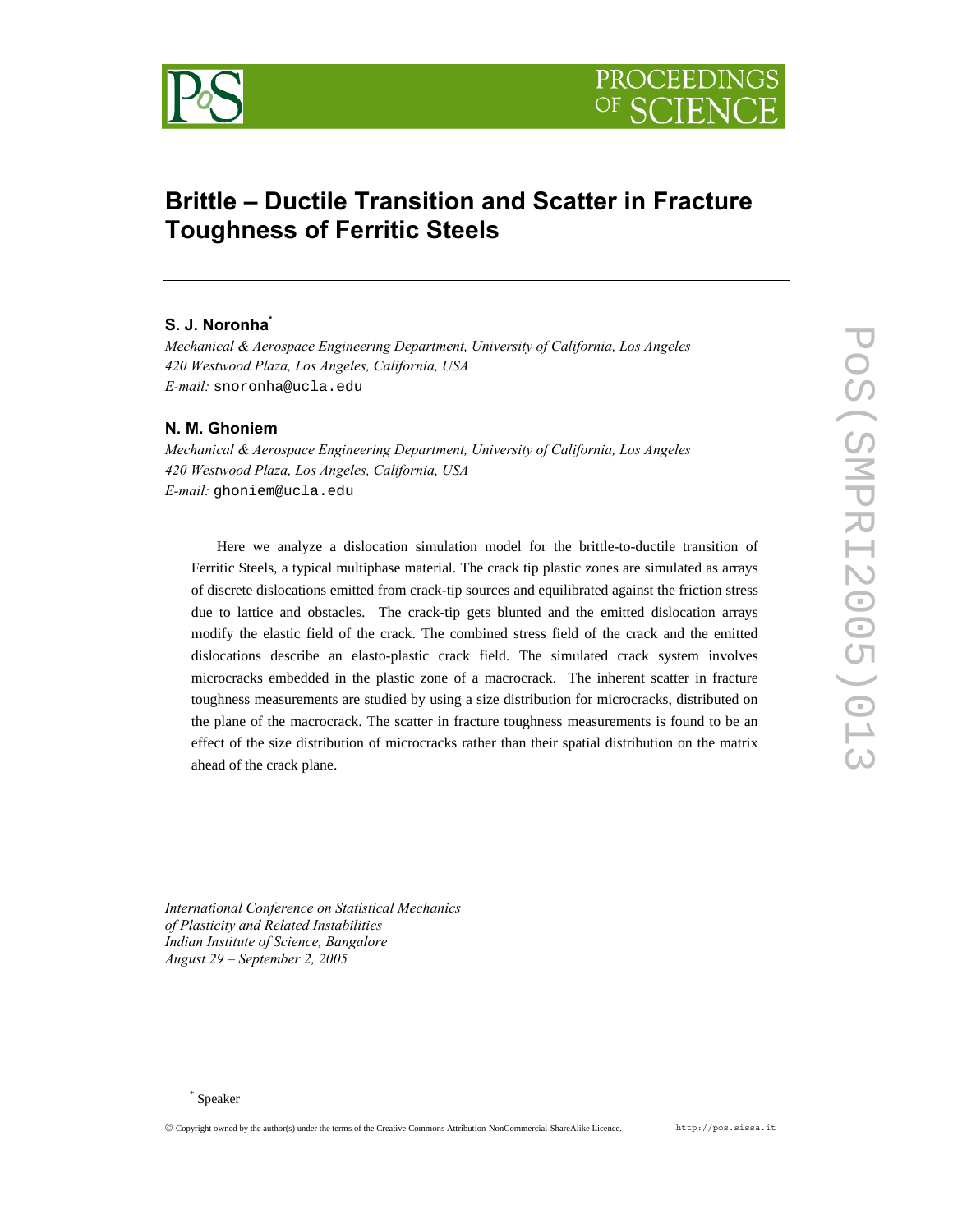#### **1. Introduction**

Predicting the brittle-ductile transition in multiphase materials like steels pose a scientific and technological challenge. Factors that influence the transition include change in fundamental material properties of the Fe matrix with temperature as well as the microstructural properties like grain sizes, carbide size distribution, etc. Typical microstructure of these materials have brittle precipitates (like carbides and sulphides) embeded in BCC Fe matrix. Now it is a well known fact that fracture in these materials at low temperature is originated in microcracks; and propragtion of these microcracks to the matrix is the critical step that lead to fracture [1].

Discrete dislocation simulations of crack-tip plasticity were successful in predicting the brittle-ductile transition (BDT) of simple single crystalline materials e.g.[2],[3]. The advantage of this approach over continuum methods is that the fundamental material properties such as dislocation velocity and their interactions can be treated dynamically. It has been found that the dislocation mobility plays a significant role in determining the transition temperature [3]. However, the variation of dislocation mobility alone cannot explain the BDT behavior of microstructurally complex materials like steels [4]. Recently we introduced a discrete dislocation simulation model in which the effects of blunting are incorporated by using elastic stress fields of blunted cracks which captures the increase in fracture toughness around the transition temperature [5]. Here we analyse the model to study the observed scatter in the measured fracture toughness values around the ductile-brtittle transition temperature (DBTT).

From numerous careful experimental studies conducted on the BDT behavior of steels it is now established that: (a) the measured microscopic fracture stress (at microcracks) is found to be several orders of magnitude higher than that of pure Griffith value [7],[8]; (b) several cracked brittle particles are found to be present in the broken samples [7],[9]; (c) pre-cracks (macrocracks) blunt substantially before the fracture of the specimen occurs at the transition region [10]; and (d) the size of carbides present in the matrix has a Poisson type distribution [11]. These observations were considered and accounted for in the simulations presented here.

#### **2. Model & Method of Calculation**

Based on the above experimental observations, the present model has the following features:

- (1) The emission of dislocations and subsequent shielding at the microcrack tip,
- (2) A distribution of mircocracks on the crack plane of a macrocrack, ahead of it.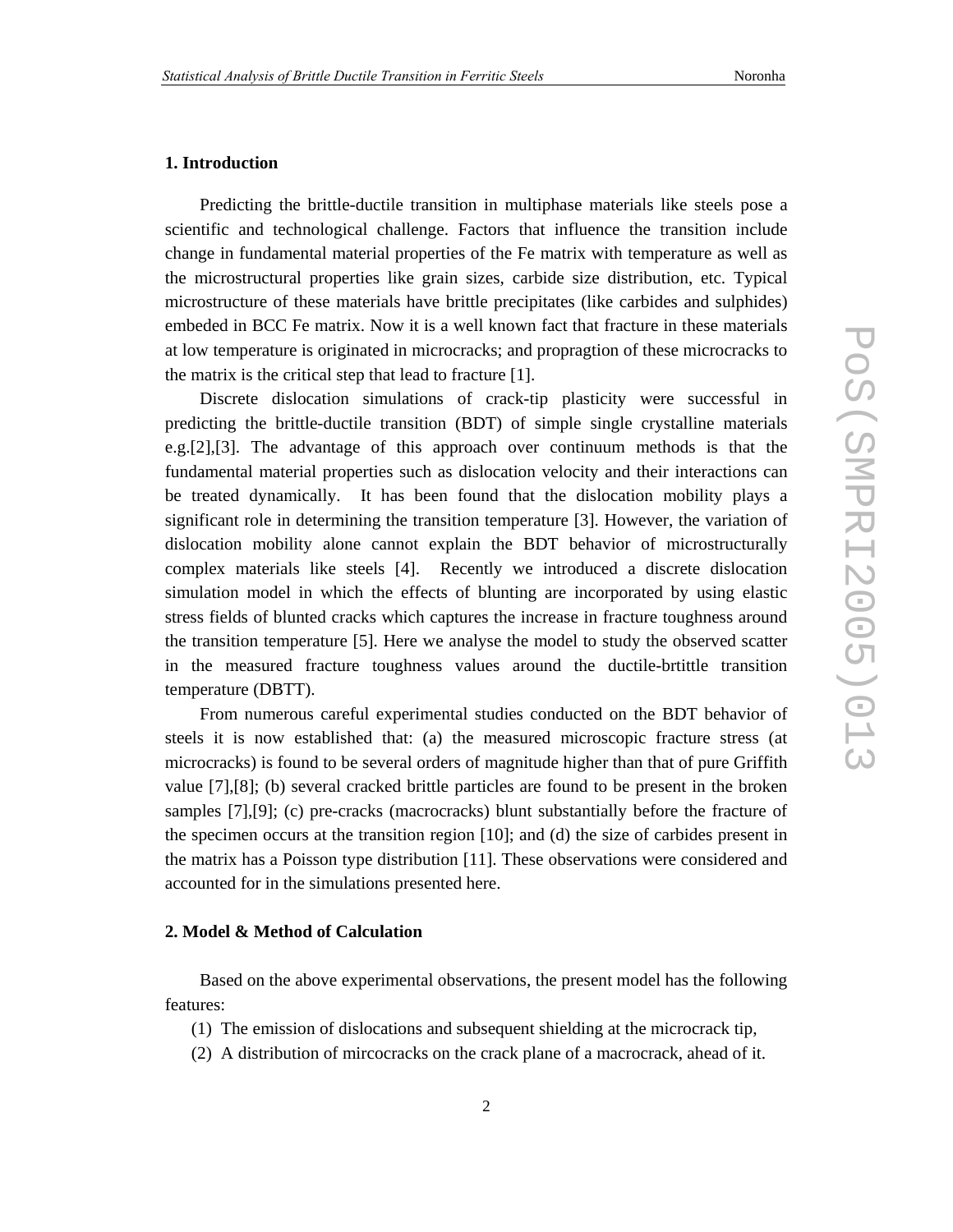- (3) Cleavage propagation from any one of these microcracks near the main crack leads to failure,
- (4) Blunting of macrocrack is accounted for by modifying the elastic crack-tip field of sharp crack, and
- (5) The size distribution of microcracks is assumed to follow Posisson distribution.

As shown schematically in Figure 1a, the macrocrack is assumed to be semi-infinite, with dislocation sources close to the crack-tip. Dislocations are emitted simultaneously along the two slip planes, symmetrically oriented to the crack plane and inclined at 70.5 $\degree$  to the crack plane. The initial source position  $(x_0)$  along the slip plane is chosen to be *4b*, where *b* is the magnitude of Burgers vector. As the load is increased dislocations are emitted and the crack-tip gets blunted, which is schematically illustrated in figure 1b. The radius of the blunted crack *ρ* is taken to be equal to *N b sin*α , where *N* is the number of dislocations and  $\alpha$  is the slip plane angle. As blunting



Fig. 1a: The Geometry of the crack and dislocations used in the macrocrack - microcrack simulation model. K is the applied load at the macrocrack, the slip planes angles are oriented at  $\alpha$  and  $\alpha'$  to the crack planes of macrocrack and microcrack respectively.

Fig.1b: Schematic illustration of the crack-tip blunting. ρ is the radius of the blunted crack-tip, *2r* the microcrack size and  $X_p$ , the distance of the microcrack from macrocrack tip. The distance of the microcrack from the notional sharp crack-tip increases from  $X_p$  to  $X_p + \rho$ .

increases: (a) the crack tip fields are modified to be that of a blunted crack [12], (b) source position is chosen to be equal to the crack-tip radius, i.e.  $x_0 = \rho$  (c) the notional crack-tip from which the image stress of dislocations is calculated is moved back to the center of curvature of the blunted crack. The arrays of emitted dislocations form the plastic zones of the crack and the crack may also get blunted due to dislocation emission. The plastic zone developed at the macrocrack modifies the field ahead of it to that of an elastic-plastic material with hardening [13]. During loading, dislocations are emitted from source positions when the resolved shear stress reaches a value  $2\tau$ <sub>*y*</sub>, where  $\tau$ <sub>y</sub> is the friction stress experienced by dislocations and is due to the effect of all type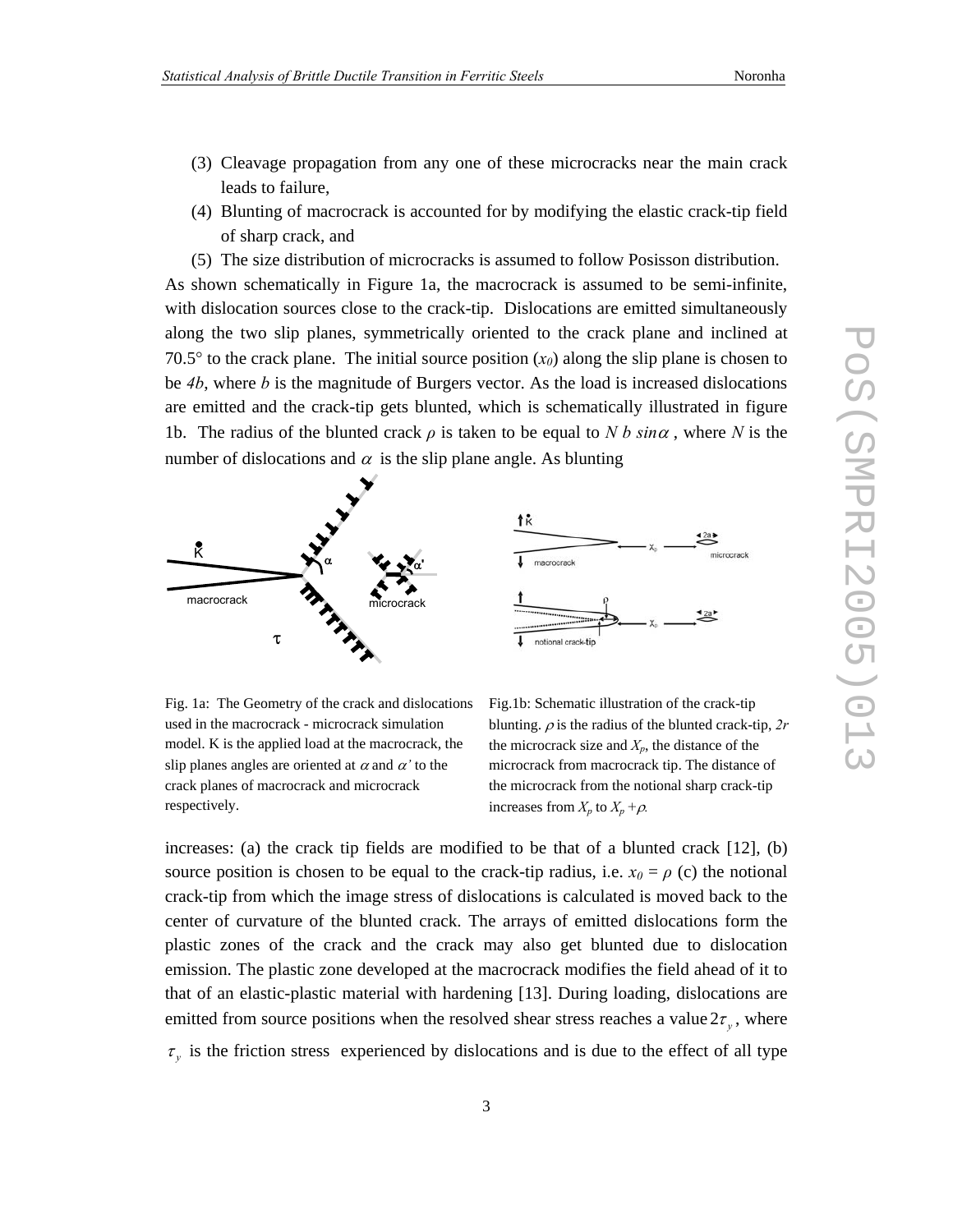of obstacles in dislocation motion including impurities, precipitates, grain boundaries, etc in addition to the lattice friction. The resolved shear stresses are obtained using expressions based on derivations for a finite crack [14] and a semi-infinite crack [15] for respective cases. The emitted dislocations move with a velocity based on the following

expression: 
$$
v_{x_i} = \left(\frac{\tau_{x_i} - \tau_y}{\tau_{x_i}}\right) (\left|\tau_{x_i}\right|)^m A e^{\left(-\frac{\text{Eq}}{\lambda}\right) \left|\tau_{x_i}\right|} \text{ when } \left|\tau_{x_i}\right| > \tau_y \text{, and for } \left|\tau_{x_i}\right| < \tau_y \text{, } v_{x_i} = 0.
$$

The values for the parameters were obtained by fitting the data of screw dislocation velocities in iron [16]. The value of *m* has a linear dependence on temperature, T,  $m = 400/T + 1.2$ ,  $A = 3.14 \times 10^{-4}$  meters s<sup>-1</sup> (MPa)<sup>-m</sup> and  $E_a = 0.316$  eV. Since the dislocations move only when  $|\tau_x| > \tau$ , they are in their equilibrium positions at any given time, therefore the temperature and strain rate dependence of measured fracture toughness  $(K_F)$ , plastic zone size  $(d_F)$ , crack-tip opening displacement, etc. are determined only by the temperature and strain-rate dependence of the friction stress (*τy*). The applied load is incremented at a rate  $dK/dt$  (=0.01MPa $\sqrt{m} s^{-1}$ ); a variable time step is used to make sure dislocations move as an array and numerical instabilities are avoided. The distribution of microcrack obtained in the previous section is placed ahead of the macrocrack in the crack plane beyond a distance  $X_{min}=10 \mu m$ , (which is about a grain diameter). At each time step, the stress ahead of the crack at distances Xp's (the microcracks are assumed to be at these positions) along the crack plane are calculated. The fracture criterion is the tensile stress  $(\sigma_{yy}^{\ p})$  at any of the particle (at distance  $Xp^i$ ) reaching  $\sigma_F^i$  (calculated in the previous stage). The applied load at the macrocrack gives the fracture toughness  $(K_F)$ .

## **3. Results and Discussion**

#### *(a) Microcrack simulation: calculation of microscopic fracture stresses (*σ*F)*

A microcrack of configuration shown in the inset of Figure 2 is loaded monotonically, dislocation sources emitting dislocations along four symmetric slip planes ( $\alpha' = 70^{\circ}5'$ ) around the through thickness crack is used. To mimic the triaxial stress field surrounding the microcrack embedded in the plastic zone of a macrocrack, we modified the expressions for the stress fields given in [14] by subtracting the applied normal stress ( $\sigma_{Ay}$ ) and adding the uniaxial yield stress ( $\sigma_y$ ) for cases when  $\sigma_{Ay} > \sigma_y$ . The dislocations are emitted from source positions. Following an earlier study on the effect of source position [11] here we have chosen the source positions as *4b,* (*b = 2.54Å*)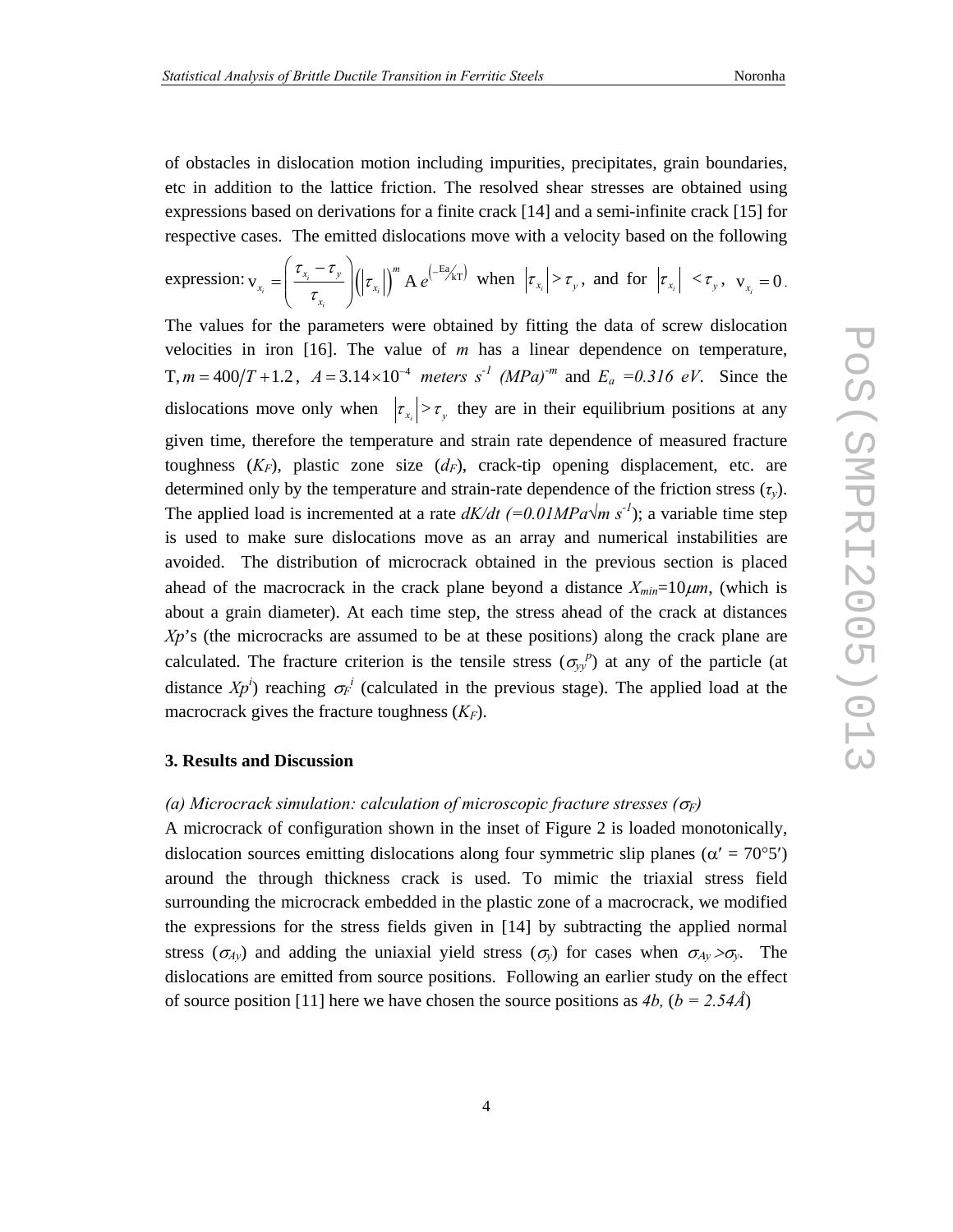

Figure 2a: The microscopic fracture stresses  $(\sigma_F)$ as a function of crack size (*a*), the values of  $\sigma_F$  is shown for different friction stresses (their values in MPa are shown as labels)

Fig. 2b: The microscopic fracture stress  $(\sigma_F)$  as a function of friction stress for cases with three different microcrack configurations is plotted.

along the slip planes. The stress fields of the emitted dislocations shield the crack-tip from external load. Once moved to their equilibrium position, the amount of shielding from each dislocation is calculated using expressions from [14] and the total shielding at the crack-tip is obtained by summation. The crack-tip stress intensity is calculated at each time step and when it reaches a pre-assigned critical value  $k = K_{Ic} = 1.0MPa\sqrt{m}$ (value estimated for *Fe* with surface energy of 2  $Jm^{-2}$ ), the crack is assumed to propagate and the corresponding applied load is the microscopic fracture stress  $(\sigma_F)$ .

The microscopic fracture stress  $(\sigma_F)$  is estimated for a range of crack sizes from 0.1 to 5 $\mu$ m. Figure 2a shows the  $\sigma_F$ 's as a function of the inverse square root of crack size (*a*), it should be noted that the relation is linear for small crack sizes but deviates for large cracks. The  $\sigma_F$  estimated for different friction stresses is shown in Figure 2b; it should be noted that the fracture stress  $(\sigma_F)$  values of any given crack size is practically independent of temperature consistent with many of the experiments (e.g. [7]). From the best fit curve we interpolate the value of  $\sigma_F$  for a given crack size and friction stress. The value of  $\sigma_F$ 's thus obtained is used to calculate the macroscopic fracture toughness  $(K_F)$ .

#### *(b) Macrocrack simulation: Calculation of Fracture Toughness (KF)*

Figure 3a shows a typical behavior of the tensile stress at the microcrack  $(\sigma_{y}^{\ p})$ position  $X_P$  as a function of the applied load  $(K)$ . The fracture criterion in the simulation is  $\sigma_{yy}^p$  reaching the critical value  $\sigma_F$  (calculated in the previous stage) at  $X_P$ . For the case shown here the size of the microcrack is 1 $\mu$ m, the rate of loading,  $dK/dt = 0.01$  $MPa$   $\sqrt{m}s^{-1}$ . As the temperature is increased and yield stress (friction stress) is decreased, the applied stress intensity  $K$  required for the tensile stress at  $X_P$  to reach the critical value  $\sigma_F$  increases 'exponentially'. Two factors contributing to this rapid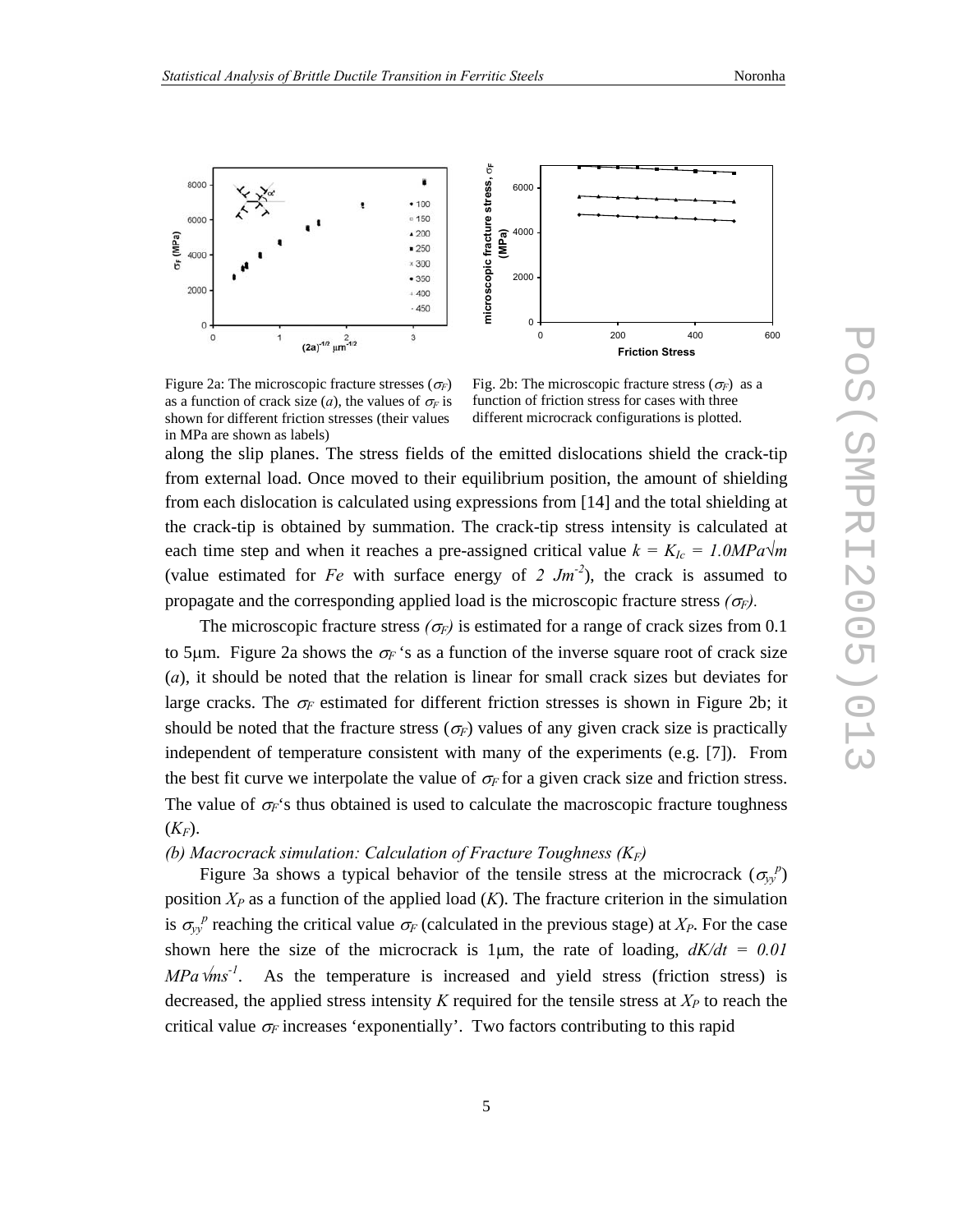

Fig. 3a: The tensile stress at the microcrack  $(\sigma_{y}^{\ p})$  as a function of the  $(K_{app})$  or the simulation time for different yield stresses.

Figure 3b: The crack-tip radius  $(\rho_F)$  and the plastic zone size  $(d_F)$  calculated at  $K_F$  for each temperature is shown.

increase could be the decrease in the tensile stress at the due to the crack-tip blunting and the increasing effects of stress field (predominantly compressive) from the emitted dislocations. This can be seen in Figure 3b where the plastic zone size  $(d_F)$  and the radius of the blunted crack-tip (<sup>ρ</sup>*F*) for each temperature measured at fracture, *K-applied*   $= K_F$  is shown. The plastic zone size is the distance measured along the slip plane of the



 $X<sub>n</sub> = 10µm$  $2r = 1 \mu m$ with blunting  $\Omega$ 2000 4000 6000 8000 10000 -200 -150 -100 -50 **Temperature (<sup>0</sup> C) J2F (J/m2 )**

Fig. 4a: The fracture toughness  $(K_F)$  as a function of temperature for cases with and without blunting: microcrack size=1µm.

Figure 4b: The  $J_{2F}$  – integral calculated for the different temperatures for the blunting case shown in the Figure 5a.

farthest dislocation from the crack-tip. The dislocation source distance  $(x_0)$  is chosen as  $\rho$  for crack-tip radius greater than 4b; else  $x_0 = 4b$ . Figure 4a shows the macroscopic fracture toughness,  $K_F$ , as a function of temperature for cases with and without considering the effects of crack-tip blunting. For the case without blunting the increase in the fracture toughness  $(K_F)$  with temperature is small. On the other hand, a sharper increase in the fracture toughness is observed when blunting is accounted for in the simulation. This striking observation emphasizes the significant effect of blunting in the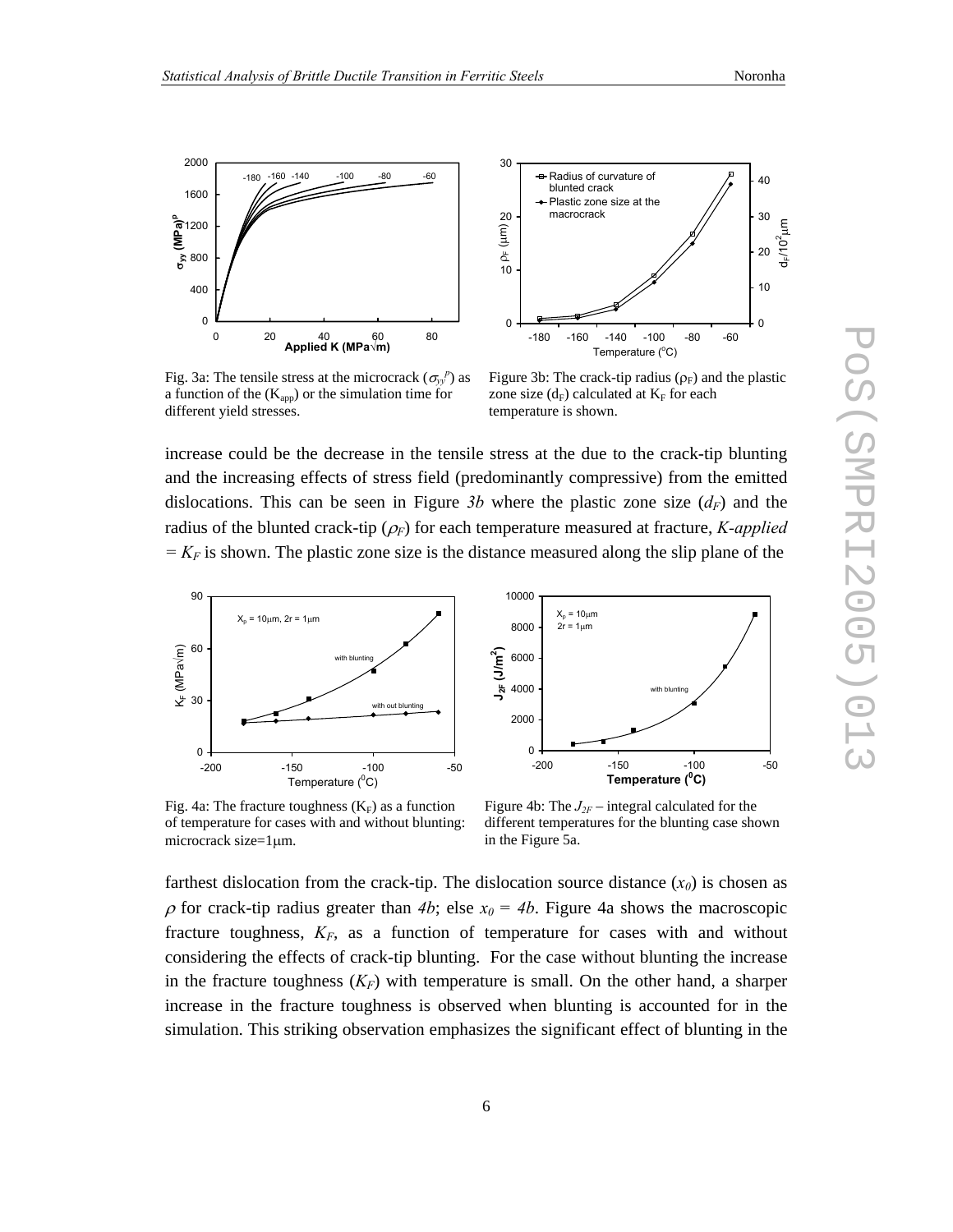increase of fracture toughness with temperature. This exponential increase in the fracture toughness corresponds to the transition from brittle to ductile behavior.

In Figure 4b the  $J_{2F}$ , the  $J_2$  – integral value at fracture, calculated from the number of dislocations emitted at the corresponding load  $K_F$  is shown.  $J_2$  is defined as the sum of the glide forces on all dislocations around the crack-tip[17]. In this case, the dislocations are in equilibrium against the friction stress ( $\tau_v$ ) and we can compute  $J_{2F}$  as the product of the total number of dislocations  $(N)$  and the friction stress  $(\tau_{\nu})$ . Considering the fact that  $J_{2F}$  is calculated from the number of dislocations emitted at applied stress intensity factor,  $K_F$ , it is striking to note that the pre-factor of the exponent of the  $J_{2F}$ - temperature curve (0.0255) matches with that of the  $K_F$ -temperature curve (0.0123) in order for the known proportionality between  $K^2$  and *J* to hold.

# *(c) Generation of Microcrack Distribution*

To mimic the Poisson type distribution [11] of microcracks size in the crack plane (mainly originates from the carbides) we generated microcracks with a Poisson distribution of mean radius of 0.5  $\mu$ m; and uniformly distributed in a 50 $\mu$ m by 50  $\mu$ m square region. (The 50 x 50  $(\mu m)^2$  region should correspond to the center of an experimental specimen satisfying the plane strain condition). The density of microcracks is taken to be  $0.06/\mu m^2$ , comparable with the microstructures of typical steels. A typical size distribution of the microcracks used is shown in Figure 5b; in the inset the corresponding distribution is shown. The  $\sigma_F$ 's corresponding to each of these microcracks are then estimated from the interpolation of microscopic fracture stress data shown in Figure 2a, and used as input in the next stage of simulation.





Figure 5a: The Geometry of the model used: A macrocrack with microcracks distributed ahead of it in its crack plane. The propagation of any of the microcracks is the failure criterion in the simulation.

Fig. 5b: The distribution of sizes of the microcracks is shown; a Poisson distribution with mean radius of 0.5µm is used. In the inset a plot of distribution of microcracks uniformly distributed in the crack-plane is shown.

# *(d) Statistical Analysis of Fracture Toughness (KF).*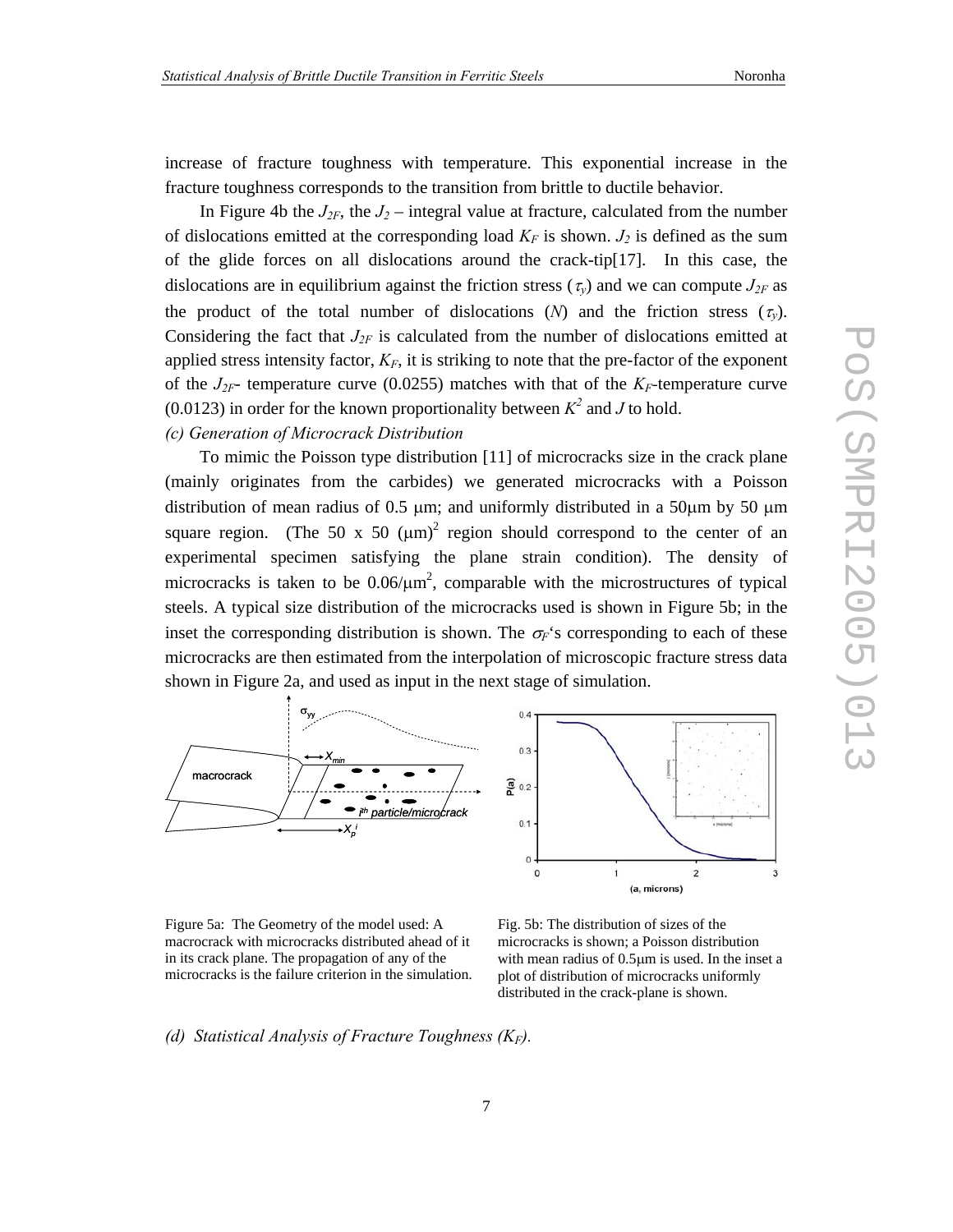We used six different distributions of microcracks for each friction stress values; here we report the results obtained for friction stress values from 200 to 600 MPa. As shown in Figure 4a, when the friction stress is decreased, the applied stress intensity *K* required for the tensile stress at  $X_P^i$ 's to reach the critical value  $\sigma_F^i$  increases rapidly.



Fig. 6a: The fracture toughness  $(K_F)$  as a function of friction stress for cases with six different microcrack configurations is plotted. The mean value curve is also shown.





Fig. 6b: The distance of microcracks that leads to fracture in each simulation reported in Figure 4a



Fig. 6c: The size of microcracks that lead to fracture for different temperatures corresponding to figure 4a.

Fig. 6d: The standard deviation of  $K_F$ , *a*, and  $X_P$ values respectively plotted in figures 5a, 5b and 5c.

Two factors contributing to this exponential increase could be the decrease in the tensile stress at the microcrack due to the crack-tip blunting and the increasing effects of stress field (predominantly compressive) from the emitted dislocations. This can be seen in Figure 3b, where the number of dislocations emitted  $(N_F)$  and plastic zone size  $(d_F)$  for each friction stress measured at fracture,  $K\text{-}applied = K_F$  is shown. The plastic zone size is the distance measured along the slip plane of the farthest dislocation from the cracktip. This exponential increase in the fracture toughness corresponds to the transition from brittle to ductile behavior.

Figure 6a shows the scatter of the radius of microcracks that leads the fracture. It should be noted that the size of the microcracks that lead to fracture in all the cases are around 2-3µm and the scatter of these values are very narrow; and are independent of the friction stress. On comparing the size of these microcracks with Figure 5b (where a typical size distribution of the crack size is shown), it can be seen that the microcracks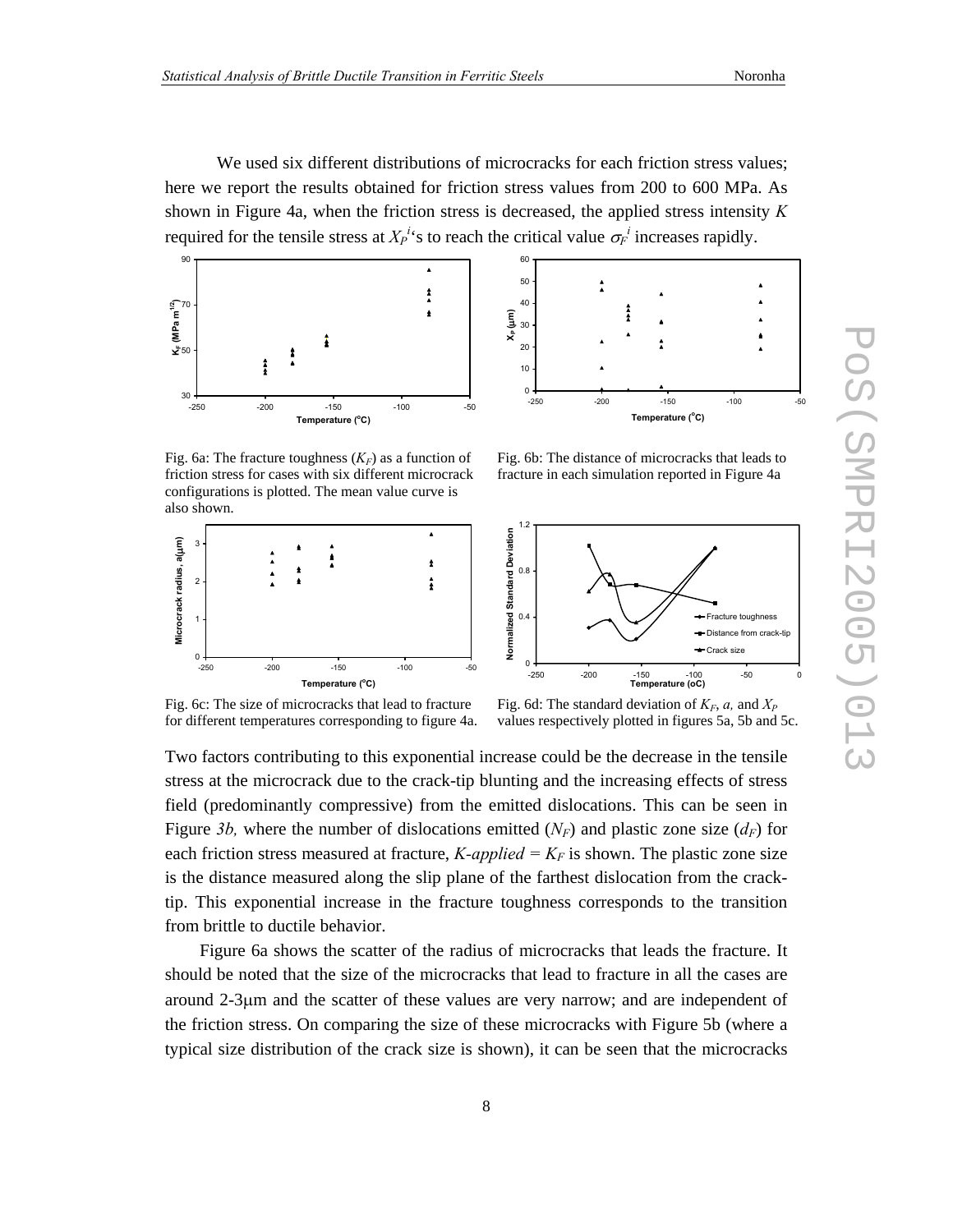that lead to fracture are among the largest in any given sample. However it should be noted from Figure 5b, that the distance of these microcracks from the macrocrack-tip varies substantially from case to case and is widely scattered. Even though the *Xp* is widely scattered it is found that it is not correlated with the scatter of measured  $K_F$ (compare Figures 6a  $\&$  6b); whereas it looks like the crack size distribution is correlated to the  $K_F$  (compare Figures 6a & 6c) even though their scatter is narrow. Figure 6c shows the normalized (for clarity of display) standard deviation of the values shown in figures 6a, 6b and 6c respectively of  $K_F$ ,  $Xp$  and microcrack size (*a*). It can be clearly seen that the standard deviation of  $K_F$  is correlated to microcrack size (*a*) and are uncorrelated to *Xp.* 

#### **4. Summary and Conclusions**

We presented a dislocation simulation model to study the brittle-ductile transition in Ferritic steels. We found two factors that contribute to the sharp increase in the fracture toughness with temperature: (a) the increase in the mobility of the emitted dislocations, and (b) the effect of crack-tip blunting of the marcocrack. However, usually the experimental measurements of fracture toughness with temperature show wide scatter in values. To address this problem of inherent scatter, we carried out a series of Monte Carlo simulation using a distribution of microcracks situated in the crack plane ahead of the macrocrack. On analysing the statistics of these simulations we found that (a) one among the largest microcracks initiates the fracture in each realization, and (b) the inherent scatter arises from the variation in the size of the microcrack that initiates the fracture and *not* from the variation of its distance from the macrocrack tip.

#### **Acknowledgements:**

This work is supported by US Department of Energy, Office of Fusion Energy, through Grant DE-FG02-03ER54708. SJN would like to thank Prof. Mulugeta Bekele, Addis Ababa University, Ethiopia for useful discussions.

#### **References**

- [1] C. J. McMahon Jr, M. Cohen, Acta Metall, 13 (1965) 591.
- [2] P. B. Hirsch, S. G. Roberts and J. Samuels, Proc. R Soc. Lond. A, 421 (1989) 25.
- [3] P. B. Hirsch and S. G. Roberts, Phil. Mag. A, 64 (1991) 55.
- [4] P. B. Hirsch and S. G. Roberts, Phil. Trans. R. Soc. Lond. A 355 (1997) 355.
- [5] S. J. Noronha, N. M. Ghoniem, Metall. Mater. Trans. A, 37 (2005) 539.
- [6] D. A. Curry and J. F. Knott, Met. Sci., 13 (1979) 341.
- [7] P. Bowen, S. G. Druce and J. F. Knott, Acta Metall. 35 (1987) 1735.
- [8] S. R. Ortner, C. A. Hippsley, Mater Sci. Tech 12 (1996) 1035.
- [9] M. K. Veistinen and V. K. Lindroos, Scripta Metall. 18, (1984) 185.